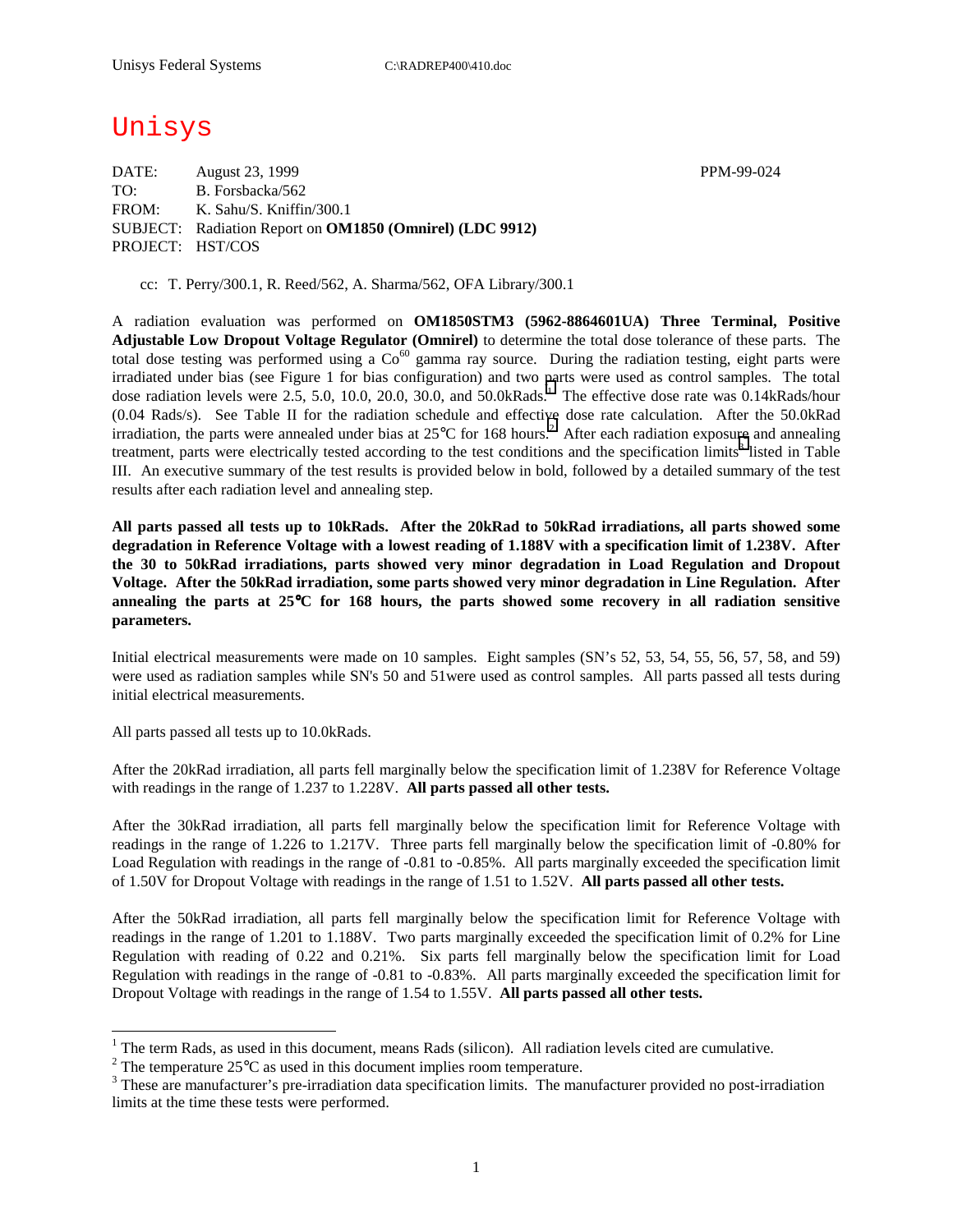After annealing the parts for 168 hours at 25°C, the parts showed some recovery in all radiation sensitive parameters, however most parts remained outside their respective specification limits.

Table IV provides a summary of the test results with the mean and standard deviation values for each parameter after each irradiation exposure and annealing step.

Any further details about this evaluation can be obtained upon request. If you have any questions, please call us at (301) 731-8954.

### \_\_\_\_\_\_\_\_\_\_\_\_\_\_\_\_\_\_\_\_\_\_\_\_\_\_\_\_\_\_\_\_\_\_\_\_\_\_\_\_\_\_\_\_\_\_\_\_\_\_\_\_\_\_\_\_\_\_\_\_\_\_\_\_\_\_\_\_\_\_\_\_\_\_\_\_\_\_\_\_\_\_\_\_\_\_\_\_\_\_\_ ADVISORY ON THE USE OF THIS DOCUMENT

The information contained in this document has been developed solely for the purpose of providing general guidance to employees of the Goddard Space Flight Center (GSFC). This document may be distributed outside GSFC only as a courtesy to other government agencies and contractors. Any distribution of this document, or application or use of the information contained herein, is expressly conditional upon, and is subject to, the following understandings and limitations:

(a) The information was developed for general guidance only and is subject to change at any time;

(b) The information was developed under unique GSFC laboratory conditions which may differ substantially from outside conditions;

(c) GSFC does not warrant the accuracy of the information when applied or used under other than unique GSFC laboratory conditions;

(d) The information should not be construed as a representation of product performance by either GSFC or the manufacturer;

(e) Neither the United States government nor any person acting on behalf of the United States government assumes any liability resulting from the application or use of the information.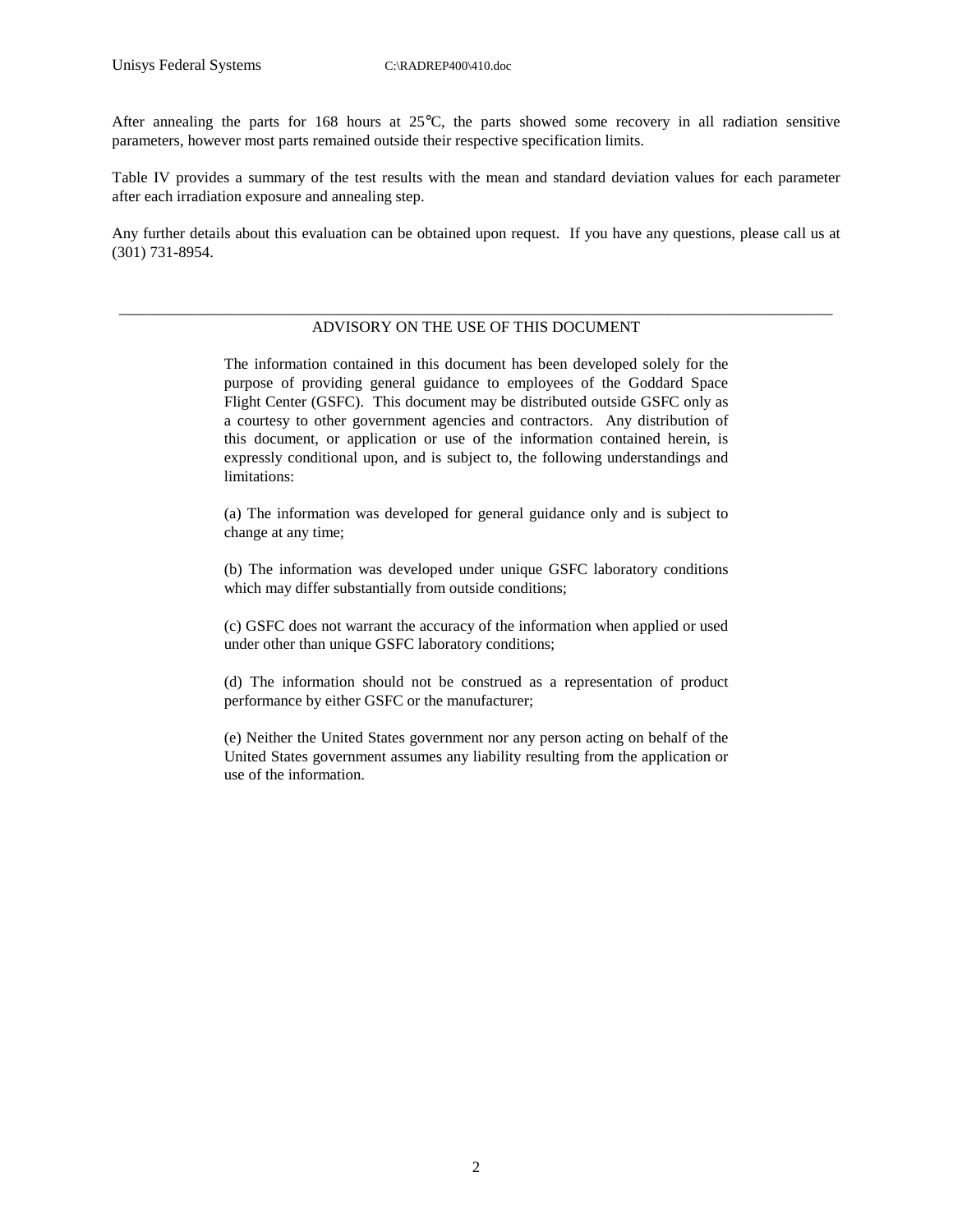## Figure 1. Radiation Bias Circuit for OM1850STM3



Notes:

- 1.  $R1 = 200\Omega \pm 5\%, \frac{1}{4}W$ .
- 2.  $R2 = 2k\Omega \pm 5\%, \frac{1}{4}W$ .
- 3. Adjust  $V_{IN}$  until  $V_{OUT} = 14V$  and record  $V_{IN}$ .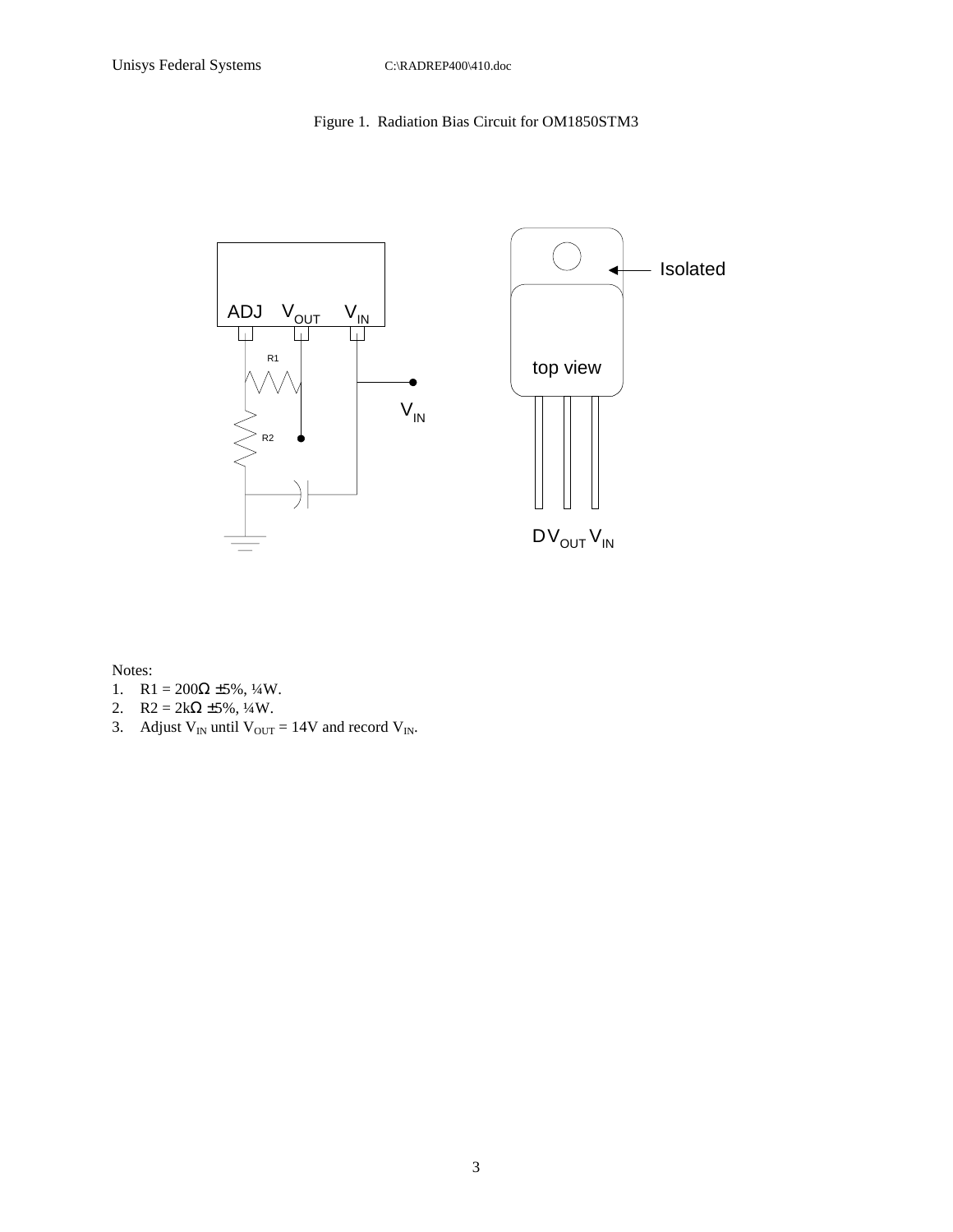|  | <b>TABLE I. Part Information</b> |
|--|----------------------------------|
|--|----------------------------------|

| Generic Part Number:                 | <b>OM1850STM3</b>                               |
|--------------------------------------|-------------------------------------------------|
| HST/COS Part Number                  | 5962-8864601UA                                  |
| HST/COS TID Requirement              | 10kRads (RDM = $5$ )                            |
| Charge Number:                       | M90428                                          |
| Manufacturer:                        | Omnirel                                         |
| Lot Date Code (LDC):                 | 9912                                            |
| <b>Quantity Tested:</b>              | 10                                              |
| Serial Numbers of Control Samples:   | 50, 51                                          |
| Serial Numbers of Radiation Samples: | 52, 53, 54, 55, 56, 57, 58, 59                  |
| Part Function:                       | 3 Amp Low Dropout Positive Adjustable Regulator |
| Part Technology:                     | Bipolar                                         |
| Package Style:                       | <b>TO-257AA</b>                                 |
| Test Equipment:                      | Bench                                           |
| Test Engineer:                       | S. Norris                                       |

• The manufacturer for this part guaranteed no radiation tolerance/hardness.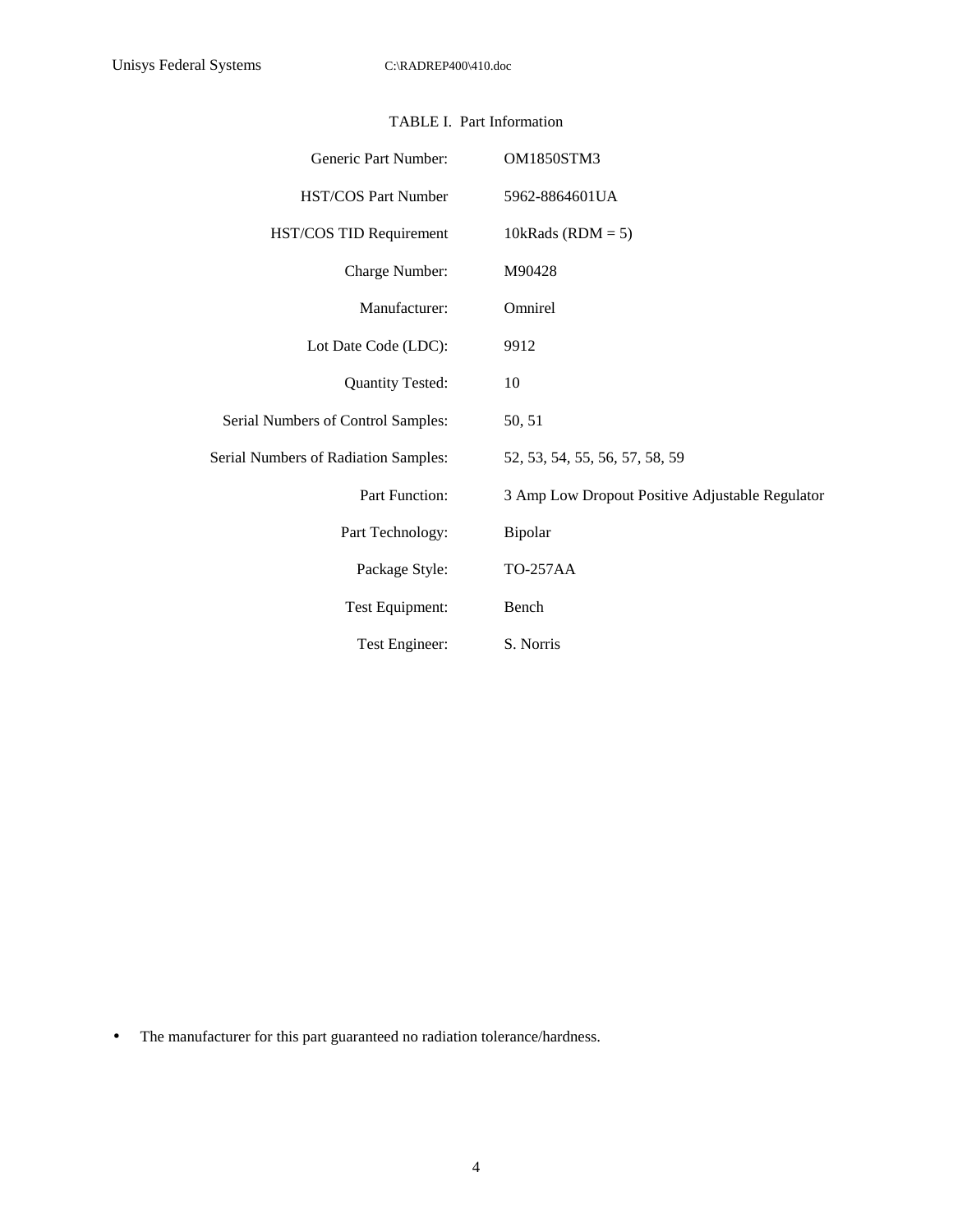| TABLE II. Radiation Schedule for OM1850STM3                               |  |
|---------------------------------------------------------------------------|--|
|                                                                           |  |
|                                                                           |  |
|                                                                           |  |
|                                                                           |  |
|                                                                           |  |
|                                                                           |  |
|                                                                           |  |
|                                                                           |  |
|                                                                           |  |
|                                                                           |  |
|                                                                           |  |
|                                                                           |  |
|                                                                           |  |
|                                                                           |  |
|                                                                           |  |
|                                                                           |  |
|                                                                           |  |
| Effective Dose Rate = $50,000$ RADS/15 DAYS=138.9 RADS/HOUR=0.04 RADS/SEC |  |

PARTS WERE IRRADIATED AND ANNEALED UNDER BIAS, SEE FIGURE 1.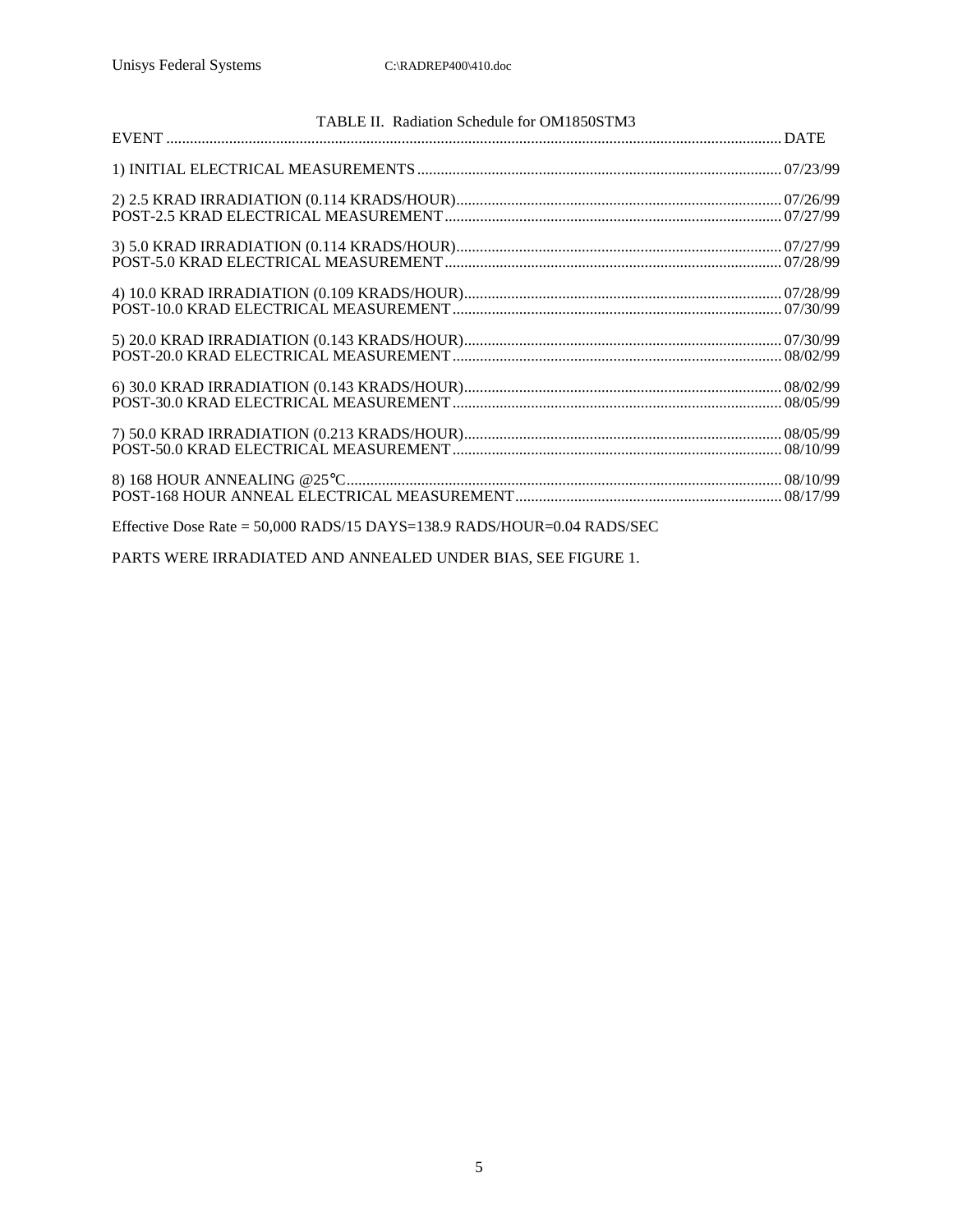| <b>Test</b>             |                         |               |        | <b>Spec. Limit</b> |                                                                                                                   |
|-------------------------|-------------------------|---------------|--------|--------------------|-------------------------------------------------------------------------------------------------------------------|
| #                       | <b>Parameter</b>        | <b>Units</b>  | min    | max                | <b>Test Conditions</b>                                                                                            |
| 1                       | <b>Ref Voltage</b>      |               | 1.238  | 1.262              | $ V_{IN} - V_{OUT}  = 3.0V, I_{OUT} = 10mA$                                                                       |
| $\overline{2}$          | Line Reg.               | $\frac{0}{0}$ | $-0.2$ | 0.2                | $ V_{IN} - V_{OUT}  = 15V, I_{OUT} = 10mA$                                                                        |
| 3                       | Load Reg.               | $\frac{6}{9}$ | $-0.8$ | 0.8                | $ V_{IN} - V_{OUT} = 3.0V, 10mA \le I_{OUT} \le 2.0A$                                                             |
| $\overline{\mathbf{4}}$ | <b>Dropout Voltage</b>  |               |        | 1.5                | $I_{\text{OUT}} = 2.0A, V_{\text{REF}} = 1\%$                                                                     |
| 5                       | <b>Dropout</b>          | $\frac{6}{9}$ | $-1.0$ | 1.0                |                                                                                                                   |
| 6                       | Adj. Pin Current        | μA            |        | 120                | $ V_{IN} - V_{OUT} = 25V, 10mA \le I_{OUT} \le 2.0A$                                                              |
| 7                       | <b>Ripple Rejection</b> | dB            | 60     |                    | $ f = 120$ Hz, C <sub>ADJ</sub> = 25µF, C <sub>OUT</sub> = 25µF,<br>$V_{IN}$ - $V_{OUT}$ = 3.0V, $I_{OUT}$ = 2.0A |

### Table III. Electrical Characteristics OM1850STM3 (1)

Notes:

(1) These are the manufacturer's non-irradiated data sheet specification limits. The manufacturer provided no postirradiation limits at the time the tests were performed.